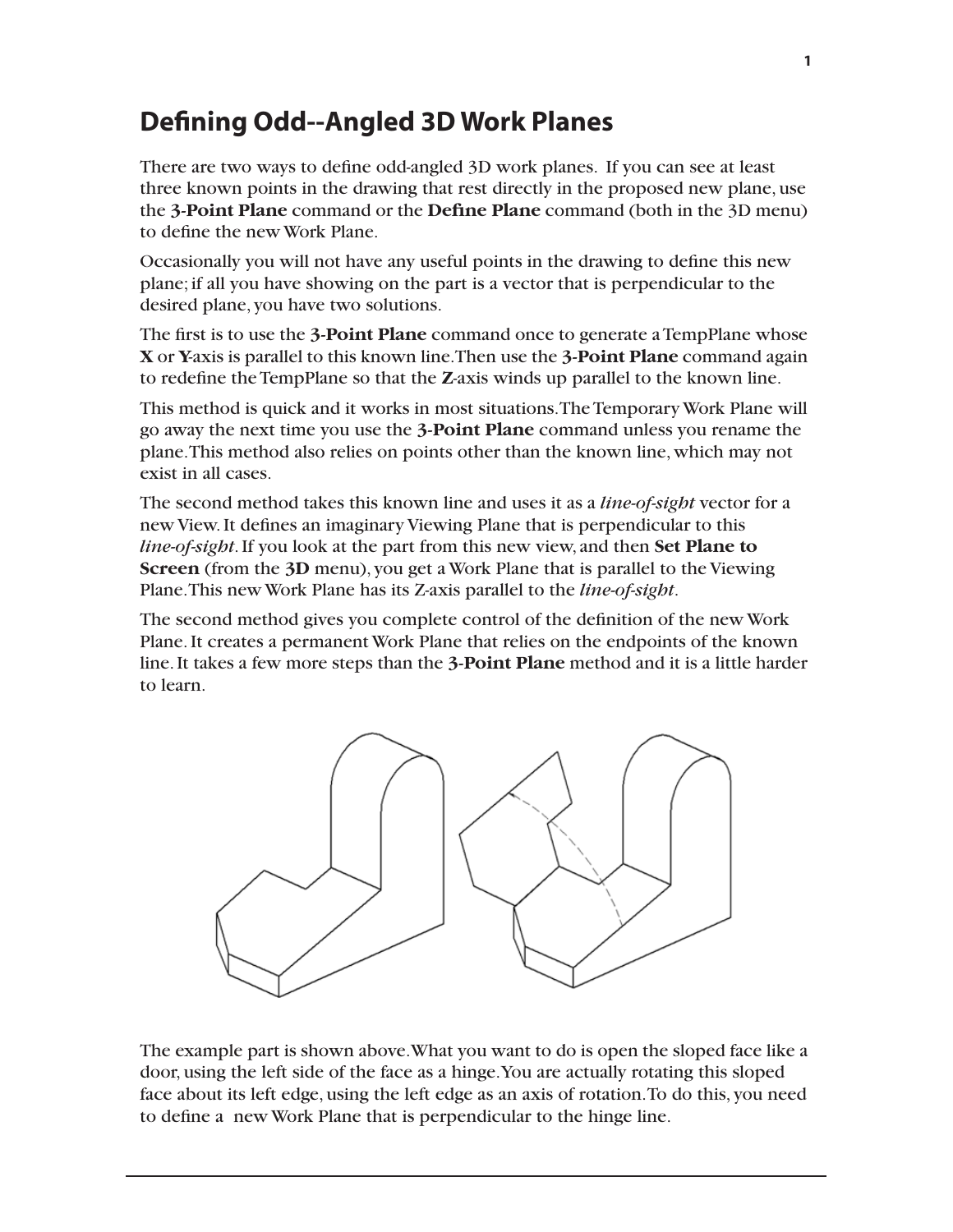## **The 3-Point Plane method.**

1. Show Triad from the 3D menu.

*This is a critical step, since you need to see the Triad to keep track of the Work Plane and the X, Y and Z-axis. For this example, assume that the Triad comes up with the Work Plane set to TOP.*

2. Pick the 3-Point Plane command from the 3D menu.

*The cursor changes to a little X and Y-axis-looking object. The Message Line asks you to Pick Origin.* 

3. Click at point A to indicate the new Origin.

*It is Zoomed in to make things easier to see.*

4. Click at point B to indicate a point on the new X-axis.

*It does not matter where you click along the length of that line. You are just defining a vector for the new X-axis that starts at point A and ends at this point that you pick.* 



5. Click at point C to indicate a point on the new Y-axis.

*Again, it does not matter where you click on this line.*

After this third click, the Triad changes its orientation so that it parallels the sloped face. The X and Y-axis have changed their directions as well, to match the lines in the drawing. There is also a new Plane in the **3D>Planes** Menu called TempPlane. Every time you use the **3-Point Plane** command, a new TempPlane gets created. Any new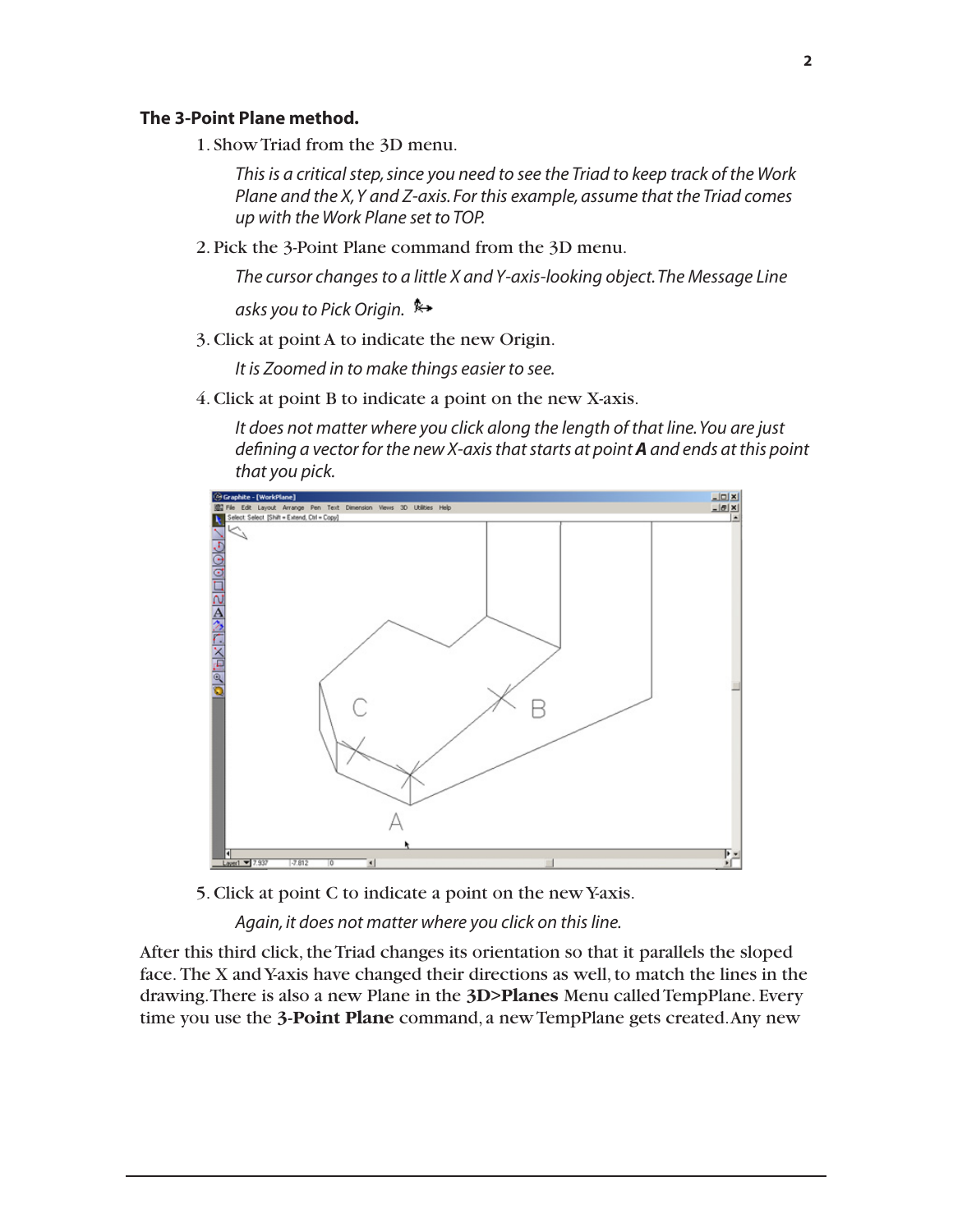TempPlane replaces the previous TempPlane from before. There is only one Temp Plane.



You created a new Work Plane that is parallel to the sloped face, but you want one that is perpendicular to the sloped face. Specifically perpendicular to its left edge (the hinge-line). Right now the X-axis is facing the same direction as the hinge-line. You need to get the Z-axis facing that way also. To do this, use the **3-Point Plane** command again to define a new Work Plane where the new X-axis points the same way as the current Z-axis. Let the new Y-axis point in the same direction as it currently does.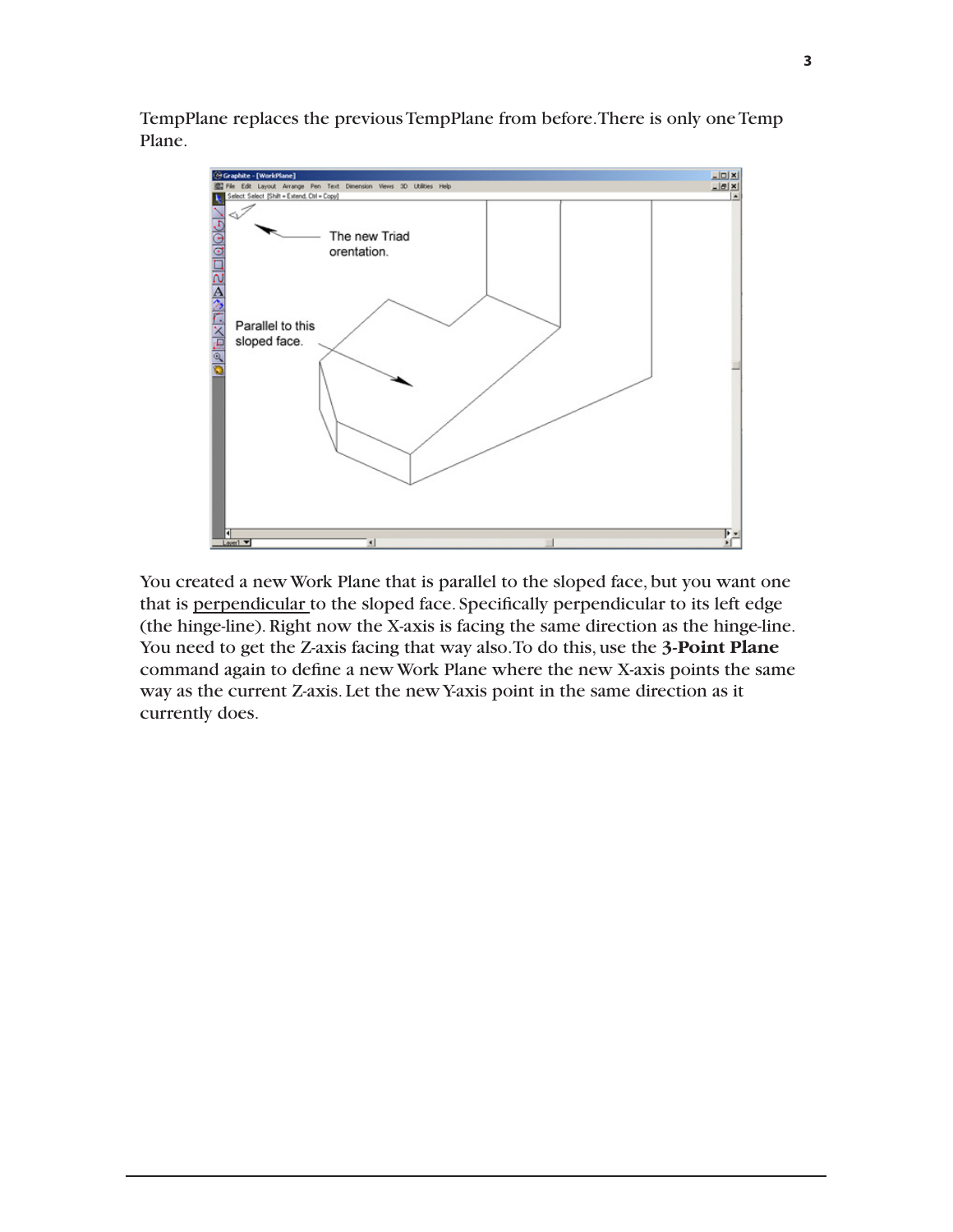

6. Pick the 3-Point Plane command once more from the 3D menu.

- 7. Click at point D to indicate the new Origin.
- 8. Click at point E to indicate a point on the new X-axis.

*Before you click, bring your cursor up above the part in the general region where you expect the click point to be. Move the cursor around a little until the Drafting Assistant puts up a Construction Line through point D with the words align -z next to point D and your cursor sits right on this Construction Line. You are defining a point that is up above the sloped face, directly along the Z-axis. As soon as you have this Construction Line and the align-z alignment through point D, click the mouse at point E anywhere along the Construction Line.*

9. Click at point F to indicate a point on the new Y-axis.

*This puts the Y-axis facing the same way it did before. Again, it does not matter where you click on this line.* 

After this third click, the Triad changes its orientation again so that it is perpendicular to the sloped face and the Z-axis faces the same direction as the left edge of this face.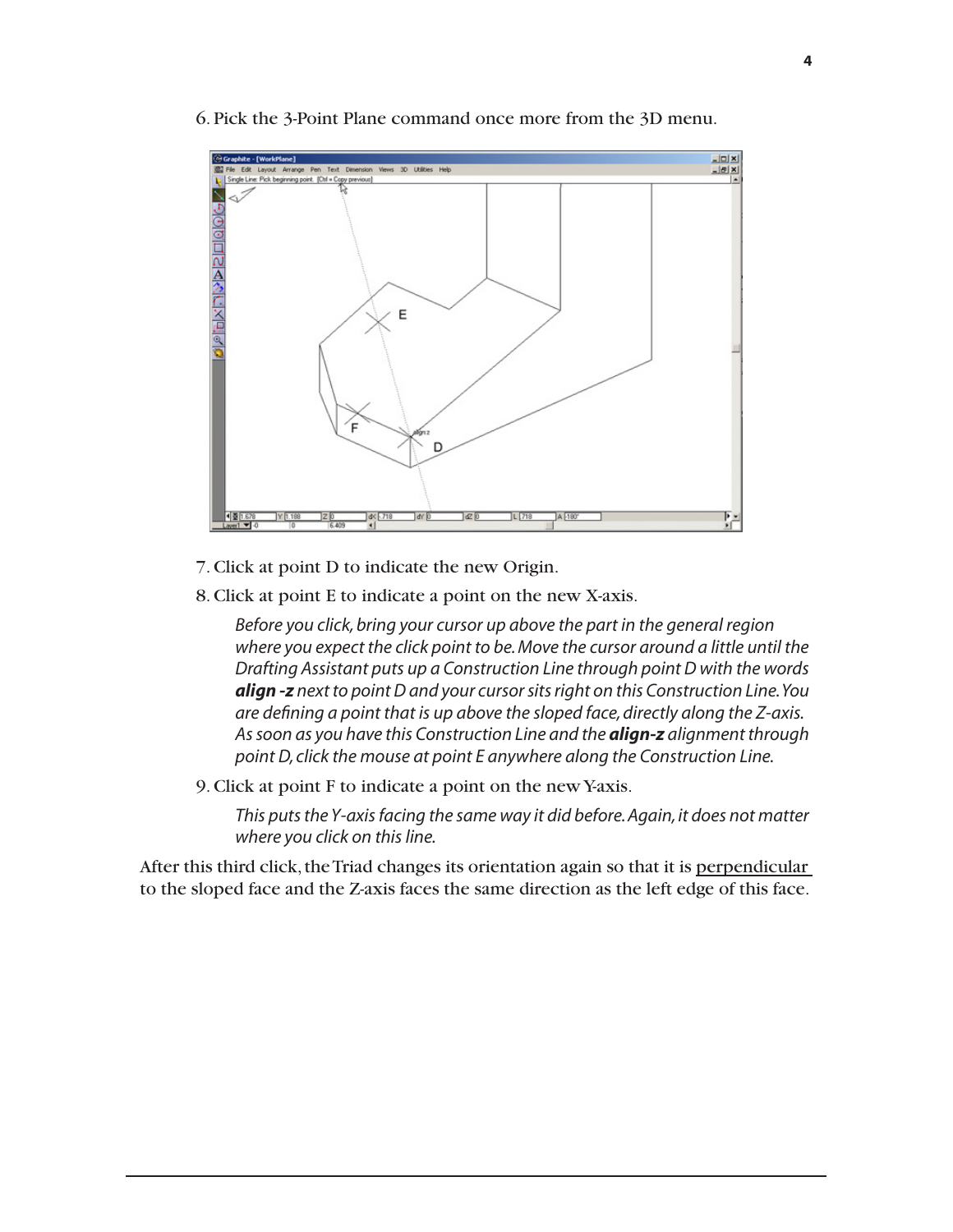Now you are ready to open the sloped face like a door, using the left edge like a hinge.



10. Select all the lines that make up the sloped face, except for the hinge-line itself.



12. Click anywhere on the hinge-line to fix the center of rotation.

*It does not matter where you click on this line since every point of the line rests directly on the Z-axis. Every point of that line works equally well as a pivot point.*

13. In the Status Line, type 90, hold the Ctrl (PC) or Option (Mac) key to get a copy and press Enter.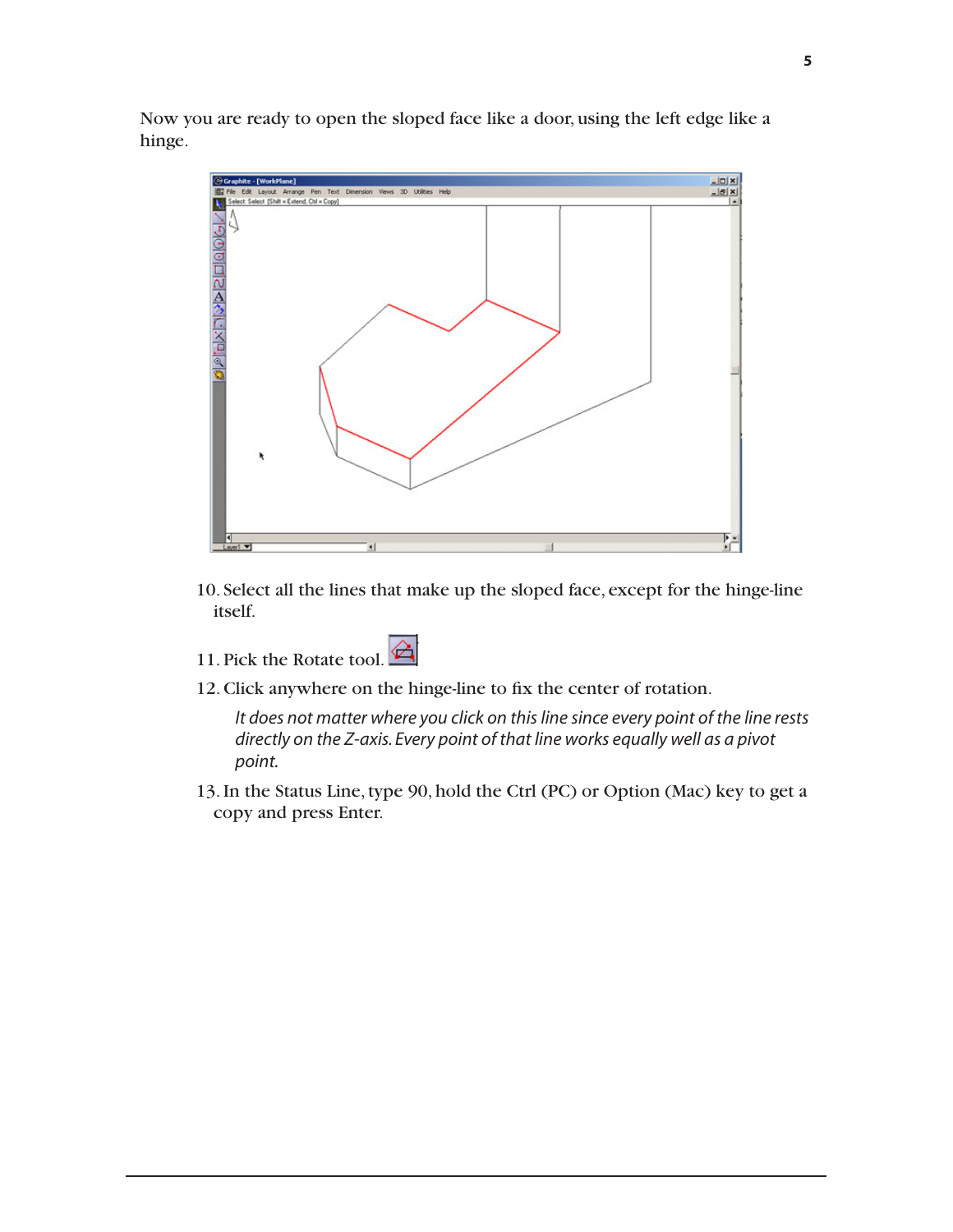*The sloped face will rotate up 90 degrees. If you had typed -90 (negative 90), the face would have rotated down, because of the Right-Hand-Rule.*



The Views Method.

1. Show Triad, set the Planes to Top and set the Views to Trimetric.

*This gives a common starting point.*

2. Choose the Define View command in the Views Menu.

> *This brings up the Define View dialog box.*

3. Click on the New button in this dialog box.

> *This brings up the Redefine View dialog box.*

| <b>Redefine View</b>                                                                     |
|------------------------------------------------------------------------------------------|
| Enter values by typing or dragging the mouse in the drawing window.                      |
| Normal*: dX .632456<br>dY -.632456<br>dZ .447214<br>Up*: $d \times 0$<br>dY 0<br>$dZ$  1 |
| Cancel<br>OΚ                                                                             |

In this dialog box, there are three data fields for **Normal** and three data fields for **Up**. These data fields need *delta* values to define vectors. The first data fields define the Normal vector, which is a *line-of-sight* at the end of which is an imaginary viewing plane. The Normal vector or line-of-sight, is perpendicular to the imaginary viewing plane.

The Up data fields define a vector that appears to be pointing straight up. Depending on how the observer tilts his head while looking down this line-of-sight, different things will appear to be up.

You can completely define a View in Graphite by giving a line-of-sight vector and an Up vector.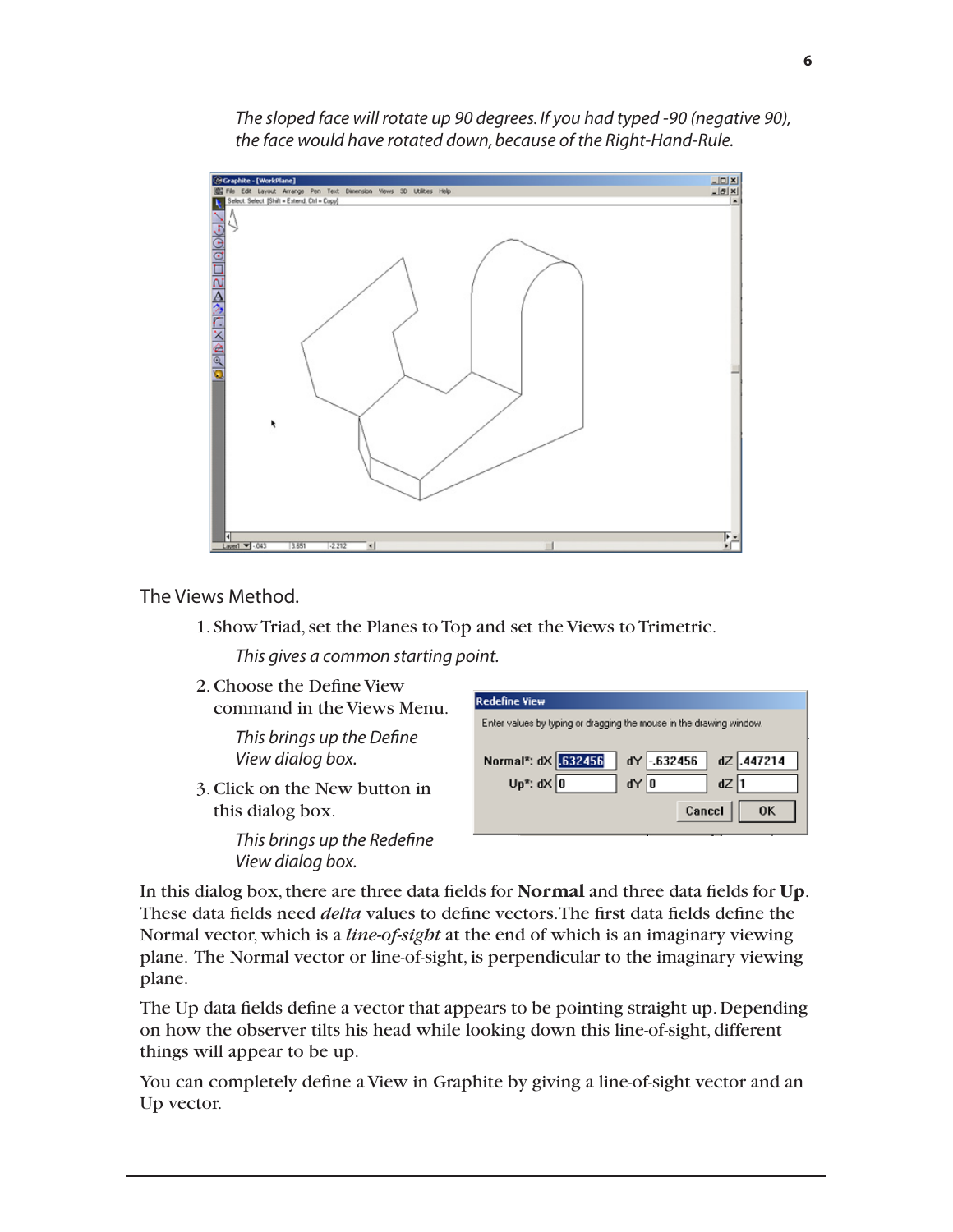By defining a View using a Normal Vector, you wind up with a Viewing Plane that is perpendicular to that vector. This is like the Work Plane you want with the Z-axis perpendicular to it. If you make the Work Plane equal to the Viewing Plane, you get the Z-axis equal to the line-of-sight vector.

By defining a new View whose line-of-sight is right along the hinge-line, the Viewing Plane is exactly where you want the new Work Plane to be.

The numbers that appear in the six data fields of the **Redefine View** dialog box when it first comes up define the **Normal** and **Up** vectors for the current View. Since your current View is the Isometric View, these numbers are the delta offsets that define these two vectors for the Isometric View.

4. Use the bulls-eye cursor to drag a vector along the line of sight that you want to use.





5. Drag another vector to define what is Up in the resulting View.

*Note that the first data field in the "Up" line must first be highlighted. You could have used any of the vertical lines in this part since they all will appear to be up in the resulting View. But we could also have used one of the lines that currently appear to be more horizontal in this View as an Up Vector. Then, in the new View, the whole part would appear to be rotated.*

6. Click OK.

*A new View called View 1 will appear in the Define View dialog box.*

7. Click on this new View 1 in the Define View dialog box and click the Set View button.

*You will see the part as if you were looking right along the hinge-line.*